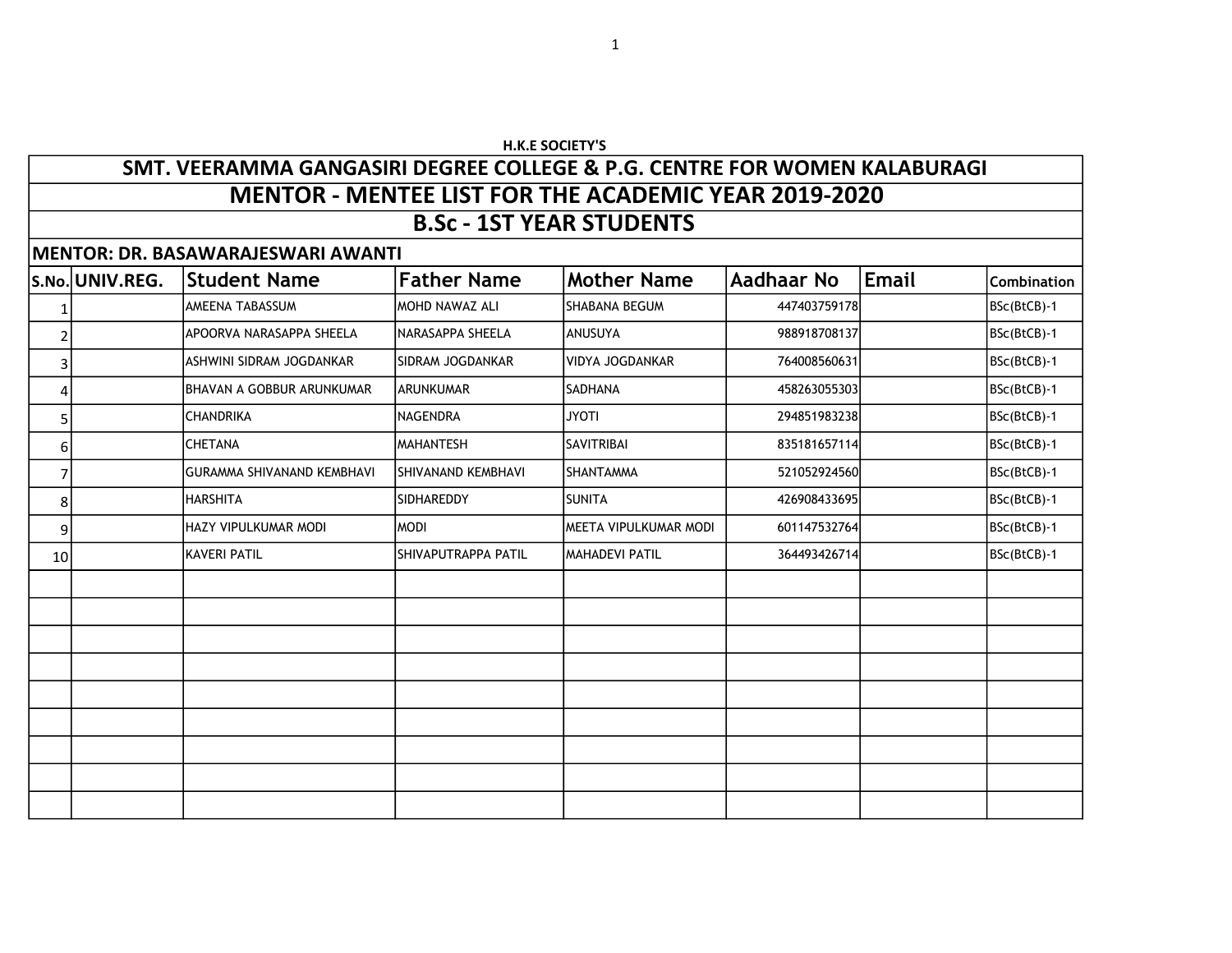|    | MENTOR: SMT.MANGALA BIRADAR |                                      |                             |                               |                          |              |             |  |  |  |  |
|----|-----------------------------|--------------------------------------|-----------------------------|-------------------------------|--------------------------|--------------|-------------|--|--|--|--|
|    | S.No. UNIV.REG.             | <b>Student Name</b>                  | <b>Father Name</b>          | <b>Mother Name</b>            | <b>Aadhaar No</b>        | <b>Email</b> | Combination |  |  |  |  |
| 11 |                             | <b>LAXMI DURGAD</b>                  | <b>PRADEEP</b>              | <b>TARABAI</b>                | 470882061539             |              | BSc(BtCB)-1 |  |  |  |  |
| 12 |                             | NIVEDITA BALRAJ                      | <b>BALRAJ</b>               | <b>MEGHA</b>                  |                          |              | BSc(BtCB)-1 |  |  |  |  |
| 13 |                             | SAIMA ZAREEN                         | <b>USTAD</b>                | <b>JAKIRA BANU</b>            | 392840089410             |              | BSc(BtCB)-1 |  |  |  |  |
| 14 |                             | SEEMA D                              | <b>DILEEP S</b>             | SHOBHA D                      | 341671939580             |              | BSc(BtCB)-1 |  |  |  |  |
| 15 |                             | SHANTABAI                            | <b>SHIVAPUTRA</b>           | <b>GANGABAI</b>               | 411933888161             |              | BSc(BtCB)-1 |  |  |  |  |
| 16 |                             | SHIVANI V MALIPATIL                  | <b>VIJAYKUMAR MALIPATIL</b> | <b>BASAVESHWARI MALIPATIL</b> | 582593926916             |              | BSc(BtCB)-1 |  |  |  |  |
| 17 |                             | SHRUJANA KULKARNI                    | TRIMURTHI KULKARNI          | SHAILAJA                      | 559565266364 1@gmail.com |              | BSc(BtCB)-1 |  |  |  |  |
| 18 |                             | SNEHA ANILKUMAR                      | ANILKUMAR                   | <b>UMADEVI</b>                | 215175383881             |              | BSc(BtCB)-1 |  |  |  |  |
| 19 |                             | ANUKSHITA DATTATREYA                 | <b>DATTATREYA</b>           | <b>KASTURI</b>                | 298981655167             |              | BSc(BtCZ)-1 |  |  |  |  |
| 20 |                             | <b>ESHWARI KONINAKAR</b>             | BASAWARAJ KONINAKAR         | VIJAYALAXMI                   | 346374536082             |              | BSc(BtCZ)-1 |  |  |  |  |
|    |                             |                                      |                             |                               |                          |              |             |  |  |  |  |
|    |                             |                                      |                             |                               |                          |              |             |  |  |  |  |
|    |                             | <b>MENTOR: DR. CHANDRAKALA PATIL</b> |                             |                               |                          |              |             |  |  |  |  |
|    | S.No. UNIV.REG.             | <b>Student Name</b>                  | <b>Father Name</b>          | <b>Mother Name</b>            | <b>Aadhaar No</b>        | Email        | Combination |  |  |  |  |
| 21 |                             | <b>AISHWARYA C CHANDAPPA</b>         | <b>CHANDAPPA</b>            | KAMALABAI                     | 913089810926             |              | BSc(CBZ)-1  |  |  |  |  |
| 22 |                             | <b>AISHWARYA R NANDGI</b>            | RACHAPPA NANDGI             | SAVITA NANDGI                 | 604579622964             |              | BSc(CBZ)-1  |  |  |  |  |
| 23 |                             | AISHWARYA RAJU VADDAR                | RAJU VADDAR                 | <b>JAGADEVI</b>               | 234085668014             |              | BSc(CBZ)-1  |  |  |  |  |
| 24 |                             | ANUSHA                               | <b>AJIT KATAMBLE</b>        | <b>AMRUTA</b>                 | 537918874386             |              | BSc(CBZ)-1  |  |  |  |  |
| 25 |                             | <b>ASHMITA</b>                       | <b>MAHADEV</b>              | LAXMI                         | 712302316180             |              | BSc(CBZ)-1  |  |  |  |  |
| 26 |                             | <b>ASHWINI MALLANNA</b>              | <b>MALLANNA</b>             | PADMAVATHI                    | 525967803990             |              | BSc(CBZ)-1  |  |  |  |  |
| 27 |                             | BHAGYASHREE YANKANCHIMATH            | SIDDAMALLAYYA               | SARVAMANGALA                  | 581696723189             |              | BSc(CBZ)-1  |  |  |  |  |
| 28 |                             | BHAVANI MADANKAR                     | <b>VIJAYKUMAR</b>           | <b>SAVITRI</b>                | 427204910172             |              | BSc(CBZ)-1  |  |  |  |  |
| 29 |                             | <b>CHAITRA</b>                       | <b>MAHADEVAPPA</b>          | CHANDRAKALA                   | 304650997566             |              | BSc(CBZ)-1  |  |  |  |  |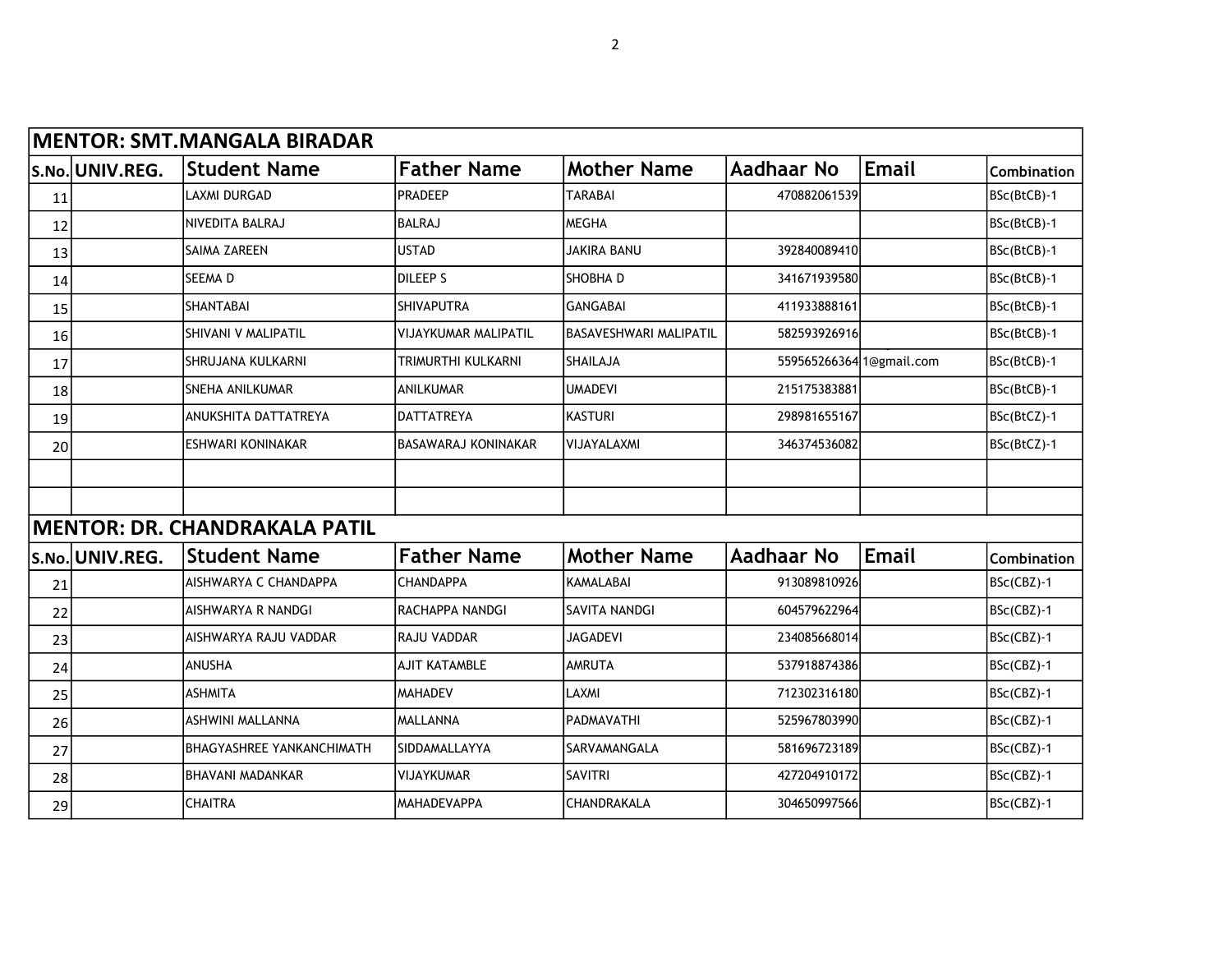|    |                             | MENTOR: DR. NEELAKANTH S WALI                    |                          |                       |                       |       |                    |
|----|-----------------------------|--------------------------------------------------|--------------------------|-----------------------|-----------------------|-------|--------------------|
|    | S.No. UNIV.REG.             | <b>Student Name</b>                              | <b>Father Name</b>       | <b>Mother Name</b>    | <b>Aadhaar No</b>     | Email | <b>Combination</b> |
| 30 |                             | <b>GOUSIYA BEGUM</b>                             | <b>MD HANEEF</b>         | <b>SAFIYA BEGUM</b>   | 700048169161          |       | BSc(CBZ)-1         |
| 31 |                             | <b>HUMEERA KHAN</b>                              | <b>ANWAR KHAN</b>        | <b>NAJMA BEGUM</b>    | 465402179263          |       | BSc(CBZ)-1         |
| 32 |                             | KAVYASHREE VIJAYKUMAR BIRADAR VIJAYKUMAR BIRADAR |                          | J KAMALA              | 970677485510          |       | BSc(CBZ)-1         |
| 33 |                             | MADHAVI MALLESH                                  | MALLESH                  | <b>SULOCHANA</b>      | 778193990386          |       | BSc(CBZ)-1         |
| 34 |                             | <b>MAHANANDA S KORWAR</b>                        | <b>SHARANABASAPPA</b>    | <b>KAMALAXMI</b>      | 898520399256 mail.com |       | BSc(CBZ)-1         |
| 35 |                             | MONIKA S.G.                                      | SATEESH L.G.             | R KAMALAVATHI         | 956002684709          |       | BSc(CBZ)-1         |
| 36 |                             | <b>MUSKAN MUNEERA</b>                            | <b>ABDUL GAFOOR</b>      | <b>FAIMEEDA BEGUM</b> | 349448990858          |       | BSc(CBZ)-1         |
| 37 |                             | N PALLAVI                                        | <b>VAIJINATH NULKAR</b>  | <b>SUNITA</b>         | 514017050531          |       | BSc(CBZ)-1         |
| 38 |                             | <b>NEHA FARHEEN</b>                              | MD MAQSOOD AHMED         | SHAHEDA BEGUM         | 572865123835          |       | BSc(CBZ)-1         |
|    |                             |                                                  |                          |                       |                       |       |                    |
|    | <b>MENTOR: DR.N.G.PATIL</b> |                                                  |                          |                       |                       |       |                    |
|    | S.No. UNIV.REG.             | <b>Student Name</b>                              | <b>Father Name</b>       | <b>Mother Name</b>    | <b>Aadhaar No</b>     | Email | Combination        |
| 39 |                             | <b>NIDA FATIMA</b>                               | <b>MD KALEEMUDDIN</b>    | <b>FAREEDA BEGUM</b>  | 331802335829          |       | BSc(CBZ)-1         |
| 40 |                             | <b>NIKITA VIKAS</b>                              | <b>VIKAS</b>             | <b>JAYASHREE</b>      | 346885727348          |       | BSc(CBZ)-1         |
| 41 |                             | <b>NIKITHA</b>                                   | <b>VITHAL B NAGALE</b>   | VIJAYALAXMI           | 711999759431          |       | BSc(CBZ)-1         |
| 42 |                             | NIRMALA PRADHANEPPA                              | PRADHANEPPA              | PARVATI               | 327880153755          |       | BSc(CBZ)-1         |
| 43 |                             | PALLAVI MANTRI HANMANTHRAYA                      | Ihanmanthraya            | <b>JAGADEVI</b>       | 685745146694          |       | BSc(CBZ)-1         |
| 44 |                             | PRAGATI                                          | NANDKUMAR ASTAGE         | <b>SAVITA</b>         | 846106751211          |       | BSc(CBZ)-1         |
| 45 |                             | <b>RAJESHWARI</b>                                | <b>BASAVARAJ HEROORE</b> | <b>RACHAMMA</b>       | 867887358006          |       | BSc(CBZ)-1         |
| 46 |                             | RAVEENA SEDAM                                    | <b>GOVINDAPPA SEDAM</b>  | <b>SULOCHANA</b>      | 835959530435          |       | BSc(CBZ)-1         |
| 47 |                             | RUHINA TABASSUM                                  | <b>ZAKIR HUSSAIN</b>     | NASREEN               | 869471152054          |       | BSc(CBZ)-1         |
|    |                             |                                                  |                          |                       |                       |       |                    |
|    |                             |                                                  |                          |                       |                       |       |                    |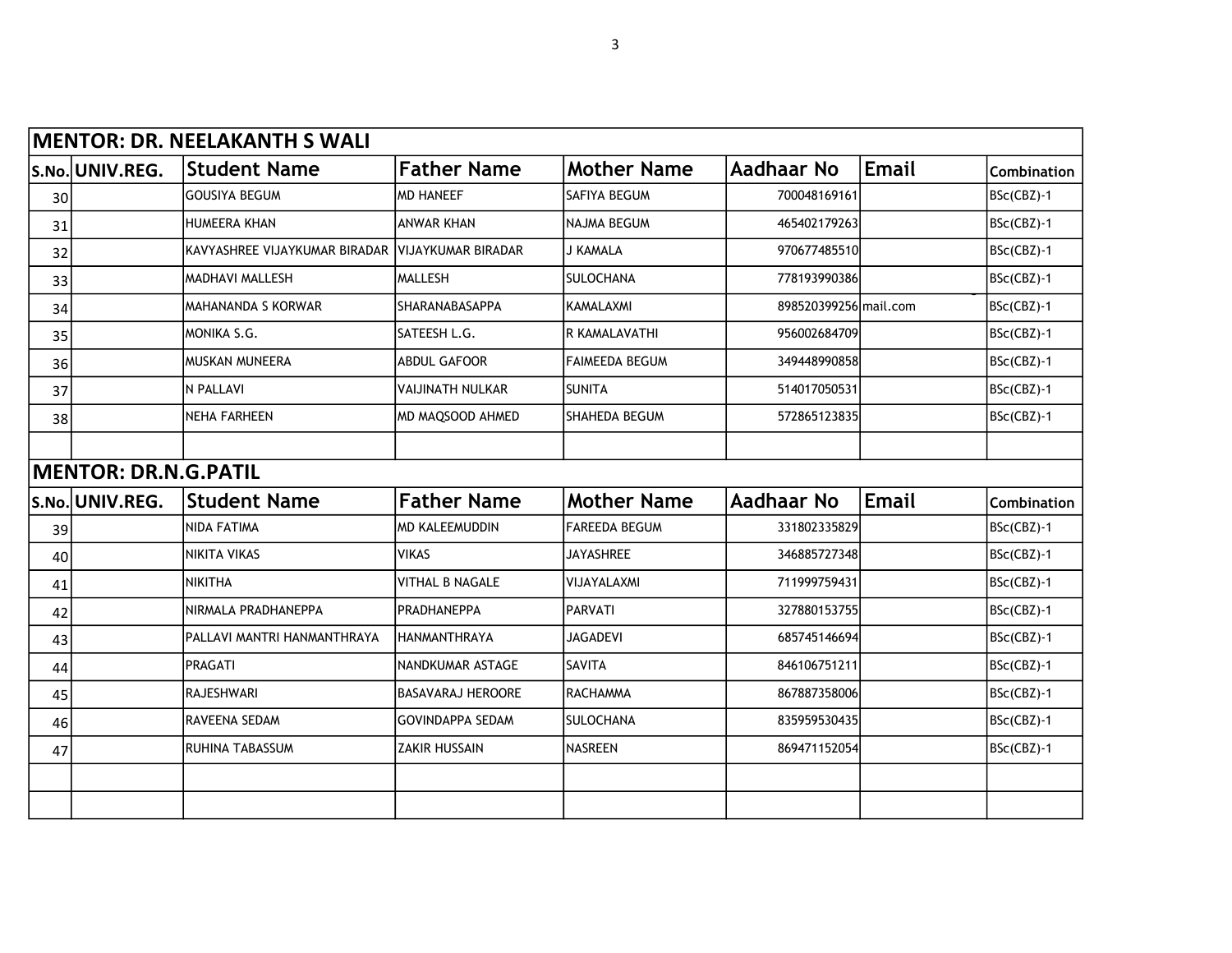|    | <b>MENTOR: SHRI SHARANABASAVA B</b> |                                               |                            |                       |                   |              |              |  |  |  |  |
|----|-------------------------------------|-----------------------------------------------|----------------------------|-----------------------|-------------------|--------------|--------------|--|--|--|--|
|    | S.No. UNIV.REG.                     | <b>Student Name</b>                           | <b>Father Name</b>         | <b>Mother Name</b>    | Aadhaar No        | <b>Email</b> | Combination  |  |  |  |  |
| 48 |                                     | SANIYA TABASSUM NAZEER HUSSAIN NAZEER HUSSAIN |                            | RASHEEDA BEGUM        | 527782116615      |              | BSc(CBZ)-1   |  |  |  |  |
| 49 |                                     | SHILPA SANAMANI                               | SHIVALINGAPPA              | <b>SHREEDEVI</b>      | 656215399573      |              | BSc(CBZ)-1   |  |  |  |  |
| 50 |                                     | <b>SHRADHA GAIKWAD</b>                        | <b>SHANKAR GAIKWAD</b>     | <b>SUNITA GAIKWAD</b> | 743332972390      |              | BSc(CBZ)-1   |  |  |  |  |
| 51 |                                     | SIMRAN KHANAM WALI KHAN                       | <b>WALI KHAN</b>           | MAQSUDA KHANAM        | 280932269065      |              | BSc(CBZ)-1   |  |  |  |  |
| 52 |                                     | SHIVASHARANAPPA                               | SHIVASHARANAPPA            | <b>RENUKA</b>         | 748228659096      |              | BSc(CBZ)-1   |  |  |  |  |
| 53 |                                     | SOUNDARYA                                     | SAHEB GOUDA                | <b>SUMA</b>           | 359796869472      |              | BSc(CBZ)-1   |  |  |  |  |
| 54 |                                     | SOUNDARYA MAHANTESH                           | <b>MAHANTESH</b>           | <b>JAGADEVI</b>       | 663227185658      |              | BSc(CBZ)-1   |  |  |  |  |
| 55 |                                     | <b>SPOORTI</b>                                | <b>DATTATRI BELLE</b>      | BHAGIRATI             | 827112999338      |              | BSc(CBZ)-1   |  |  |  |  |
| 56 |                                     | <b>SRUSHTI</b>                                | <b>SHETTY</b>              | <b>SEEMA</b>          | 729577960329      |              | BSc(CBZ)-1   |  |  |  |  |
|    |                                     |                                               |                            |                       |                   |              |              |  |  |  |  |
|    |                                     | <b>MENTOR: DR. PARVEEN RAJESAB</b>            |                            |                       |                   |              |              |  |  |  |  |
|    | S.No. UNIV.REG.                     | <b>Student Name</b>                           | <b>Father Name</b>         | <b>Mother Name</b>    | <b>Aadhaar No</b> | <b>Email</b> | Combination  |  |  |  |  |
| 57 |                                     | <b>NAYEEM ASIM</b>                            | M A NAYEEM ASIM            | RAFAT SULTANA         | 975463270746      |              | BSc(CBZ)-1   |  |  |  |  |
| 58 |                                     | <b>SUNITA</b>                                 | <b>SHIVARAYA</b>           | <b>SHAKUBAI</b>       | 272344948194      |              | BSc(CBZ)-1   |  |  |  |  |
| 59 |                                     | SYEDA SARA SOUDAGAR                           | <b>SOUDAGAR</b>            | RAZIA BEGUM           | 399381528750      |              | BSc(CBZ)-1   |  |  |  |  |
| 60 |                                     | SYEDA KHATIJA                                 | <b>SYED KHALEEL RAHMAN</b> | <b>ZAREENA BEGUM</b>  | 268363539726      |              | BSc(CBZ)-1   |  |  |  |  |
| 61 |                                     | TANUJA HIROLE ASHOK HIROLE                    | <b>ASHOK HIROLE</b>        | MEENAKSHI             | 856075464561      |              | BSc(CBZ)-1   |  |  |  |  |
| 62 |                                     | <b>TEJASHWINI</b>                             | CHANNABASAPPA              | <b>SHOBHA</b>         | 792078588607      |              | BSc(CBZ)-1   |  |  |  |  |
| 63 |                                     | AFSHAN MAHREEN AZAM PATEL                     | <b>AZAM PATEL</b>          | <b>AMINA BEGUM</b>    | 618971841999      |              | BSc(CndCZ)-1 |  |  |  |  |
| 64 |                                     | AMTUL KHUTEJA                                 | <b>ABDUL NAYEEM</b>        | <b>IRFANA BEGUM</b>   | 384934818215      |              | BSc(CndCZ)-1 |  |  |  |  |
| 65 |                                     | AMTUL ZAINAB URF TUBA                         | <b>ABDUL QAYUM</b>         | SHAHANA DARVEEN       | 913891756277      |              | BSc(CndCZ)-1 |  |  |  |  |
|    |                                     |                                               |                            |                       |                   |              |              |  |  |  |  |
|    |                                     |                                               |                            |                       |                   |              |              |  |  |  |  |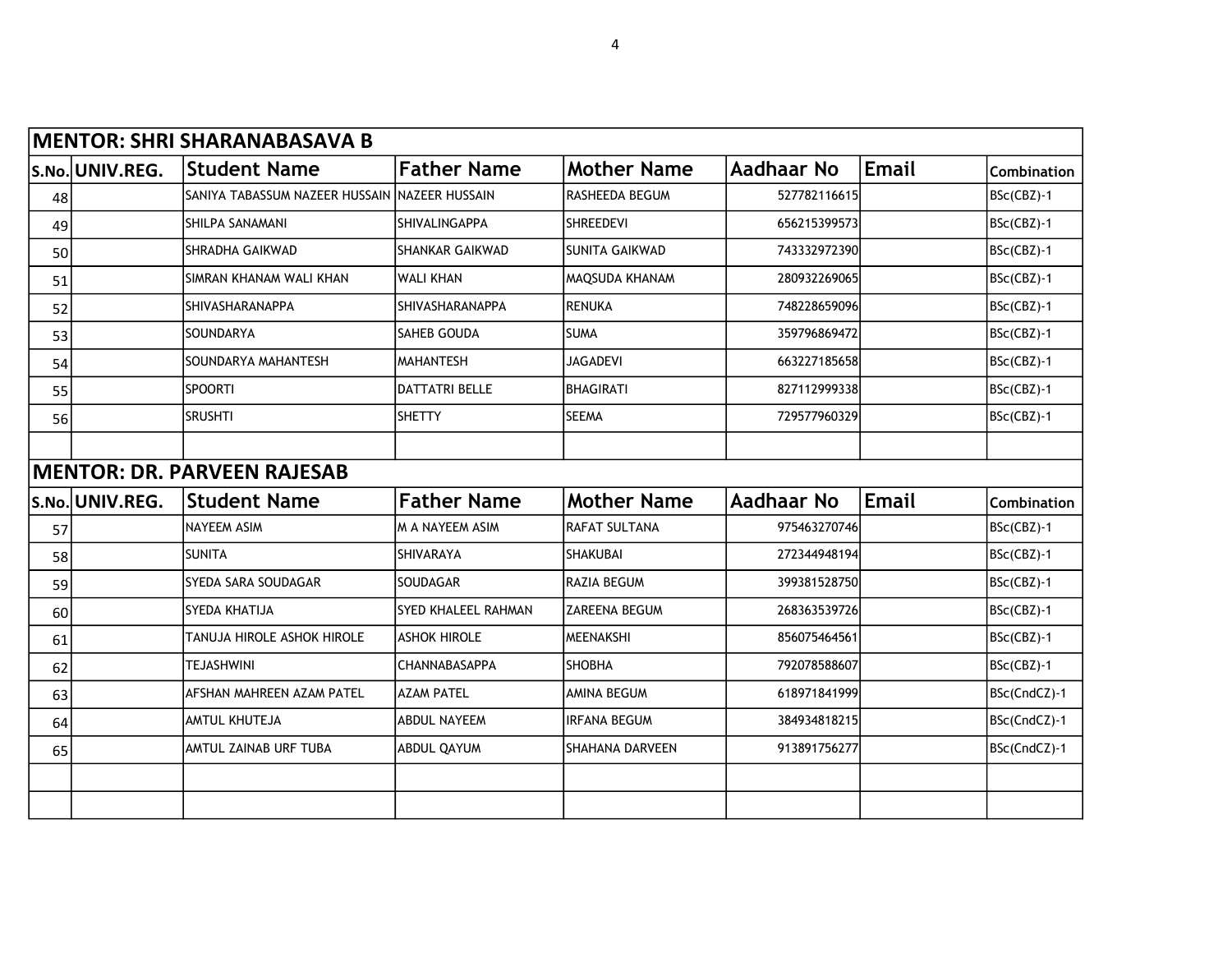|    |                              | <b>MENTOR: SMT. VISHAKA V</b> |                             |                      |                   |              |                    |
|----|------------------------------|-------------------------------|-----------------------------|----------------------|-------------------|--------------|--------------------|
|    | S.No. UNIV.REG.              | <b>Student Name</b>           | <b>Father Name</b>          | <b>Mother Name</b>   | <b>Aadhaar No</b> | <b>Email</b> | Combination        |
| 66 |                              | <b>BHAGYASHREE RAMASHETTY</b> | <b>RAMASHETTY</b>           | <b>ERAMMA</b>        | 856067390781      |              | BSc(CndCZ)-1       |
| 67 |                              | <b>BHAGYASHREE S K</b>        | SHIVALINGAPPA KUMBAR        | <b>NIRMALA</b>       | 296801147052      |              | BSc(CndCZ)-1       |
| 68 |                              | HAFSA AFREEN IFTEKHAR AHMED   | <b>IFTEKHAR AHMED</b>       | RUKSANA TABASSUM     | 852075714457      |              | BSc(CndCZ)-1       |
| 69 |                              | <b>JAVERIYA FATIMA</b>        | <b>MD ABDUL HAKEEM</b>      | <b>ISHRATUNNISA</b>  | 716670487478      |              | BSc(CndCZ)-1       |
| 70 |                              | JAVERYA TAMSEEL               | <b>ABDUL HAKEEM</b>         | AFSHAN JABEEN        | 934270221271      |              | BSc(CndCZ)-1       |
| 71 |                              | IMUSKAAN AMBALGI              | AMBALGI                     | SALMA AMBALGI        | 238497635342      |              | BSc(CndCZ)-1       |
| 72 |                              | AHMED                         | SHAIK MASOOD AHMED          | ZAREENA BEGUM        | 569576488734      |              | BSc(CndCZ)-1       |
| 73 |                              | NIKITA PATIL NEELKANT PATIL   | NEELKANT PATIL              | SHARANAMMA PATIL     | 797755193104      |              | BSc(CndCZ)-1       |
| 74 |                              | PATIL SHIVLEELA BABURAO       | <b>BABURAO</b>              | MAHANANDA            | 895923781163      |              | BSc(CndCZ)-1       |
|    |                              |                               |                             |                      |                   |              |                    |
|    | <b>MENTOR: SMT.REKHA D.T</b> |                               |                             |                      |                   |              |                    |
|    | S.No. UNIV.REG.              | <b>Student Name</b>           | <b>Father Name</b>          | <b>Mother Name</b>   | <b>Aadhaar No</b> | <b>Email</b> | <b>Combination</b> |
|    |                              |                               |                             |                      |                   |              |                    |
| 75 |                              | RAINA TAZEEN                  | <b>MD ARIF</b>              | <b>AZRA TARANNUM</b> | 589131100010      |              | BSc(CndCZ)-1       |
| 76 |                              | <b>SAMEERA</b>                | <b>ABDUL RASOOL</b>         | RAHEEMUNISSA BEGUM   | 831735592942      |              | BSc(CndCZ)-1       |
| 77 |                              | SHENDGE SUJATA SATISH         | <b>SATISH</b>               | <b>KAVITA</b>        | 293642591166      |              | BSc(CndCZ)-1       |
| 78 |                              | <b>HUSSAIN</b>                | MOHD ZAKIR HUSSAIN          | <b>ANEES FATIMA</b>  | 459988377582      |              | BSc(CndCZ)-1       |
| 79 |                              | <b>HUSSAINI</b>               | <b>SYED MAZHAR HUSSAINI</b> | ANJUM SIDDIQUA       | 458161171517      |              | BSc(CndCZ)-1       |
| 80 |                              | TUBA NAZISH MANYAR            | <b>ISHAQ</b>                | RUBEENA TAHSEEN      | 296591252759      |              | BSc(CndCZ)-1       |
| 81 |                              | <b>UMMUL FATIMA</b>           | <b>SYED ABDUL RAHEEM</b>    | MAHE JABEEN          | 297686875238      |              | BSc(CndCZ)-1       |
| 82 |                              | UZMA RUHI CHUNUMIYA           | <b>CHUNUMIYA</b>            | SAIDA BEGUM          | 950694713754      |              | BSc(CndCZ)-1       |
| 83 |                              | <b>SUMAIYA AFREEN</b>         | SHAKEEL PASHA               | SAFIYA BEGUM         | 397455232677      |              | BSc(CndCZ)-1       |
|    |                              |                               |                             |                      |                   |              |                    |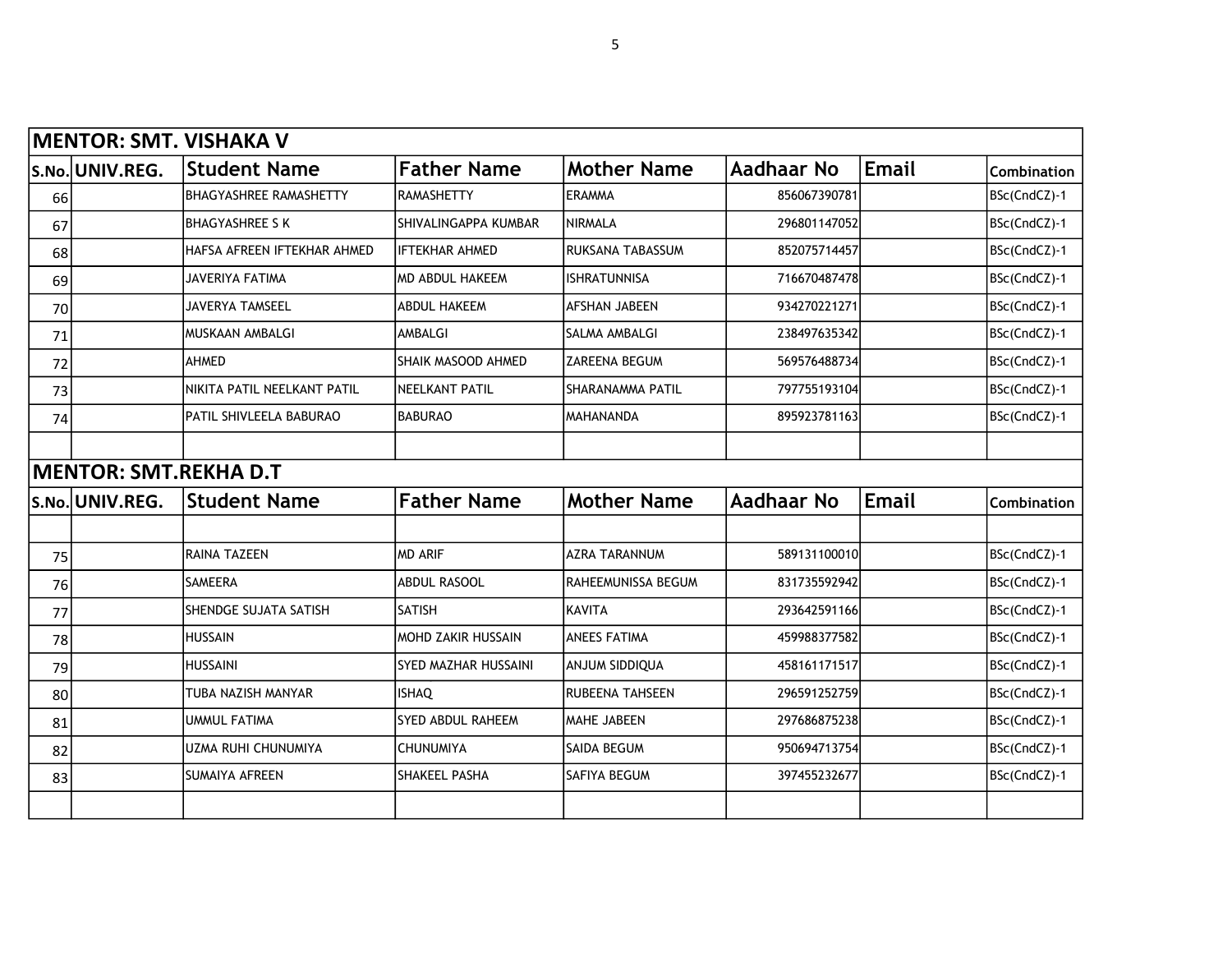|     | MENTOR: DR. SHARDA BEKNAL |                                       |                            |                       |              |              |                    |  |  |  |  |
|-----|---------------------------|---------------------------------------|----------------------------|-----------------------|--------------|--------------|--------------------|--|--|--|--|
|     | S.No. UNIV.REG.           | <b>Student Name</b>                   | <b>Father Name</b>         | <b>Mother Name</b>    | Aadhaar No   | <b>Email</b> | <b>Combination</b> |  |  |  |  |
| 84  |                           | AISHWARYA AMBARAYA                    | <b>AMBARAYA</b>            | <b>ANITA</b>          | 993517918734 |              | BSc(MCZ)-1         |  |  |  |  |
| 85  |                           | AISHWARYA SHARANABASAPPA              | SHARANABASAPPA             | <b>MEENAKSHI</b>      | 462194183569 |              | BSc(MCZ)-1         |  |  |  |  |
| 86  |                           | ALIZA AHMEDI                          | <b>KAREEM SHAIKH</b>       | <b>RAMEEZA BEGUM</b>  | 294317568825 |              | BSc(MCZ)-1         |  |  |  |  |
| 87  |                           | AMBIKA HANMANTRAYA                    | <b>HANMANTRAYA</b>         | <b>NAGGAMA</b>        | 598658837443 |              | BSc(MCZ)-1         |  |  |  |  |
| 88  |                           | <b>AMINA MATEEN</b>                   | RIAZUDDIN V AZEERUDDIN     | <b>AMINABEE</b>       | 238324532626 |              | BSc(MCZ)-1         |  |  |  |  |
| 89  |                           | <b>ANJALI</b>                         | YELLAPPA BADGANDE          | <b>ASHWINI</b>        | 762606216945 |              | BSc(MCZ)-1         |  |  |  |  |
| 90  |                           | <b>BHAGYASHREE</b>                    | <b>SHARANAPPA</b>          | <b>SHANTHAMMA</b>     | 447142900158 |              | BSc(MCZ)-1         |  |  |  |  |
| 91  |                           | DEEPALI SHIVANAND KERALLI             | <b>SHIVANAND KERALLI</b>   | <b>JYOTI S K</b>      | 974311518116 |              | BSc(MCZ)-1         |  |  |  |  |
| 92  |                           | DHANESHWARI BOLASHETTI                | SHANTAPPA BOLASHETTI       | <b>MAHADEVI</b>       | 912578428237 |              | BSc(MCZ)-1         |  |  |  |  |
| 93  |                           | <b>GOURI</b>                          | <b>BASAWARAJ KADABUR</b>   | KAVITA                | 234980116374 |              | BSc(MCZ)-1         |  |  |  |  |
|     |                           |                                       |                            |                       |              |              |                    |  |  |  |  |
|     |                           | <b>MENTOR: DR. SUMANGALA DESHMUKH</b> |                            |                       |              |              |                    |  |  |  |  |
|     | S.No. UNIV.REG.           | <b>Student Name</b>                   | <b>Father Name</b>         | <b>Mother Name</b>    | Aadhaar No   | <b>Email</b> | Combination        |  |  |  |  |
| 94  |                           | <b>HALEEMA KAUSAR</b>                 | MOHAMMED SAJID MANIYAR     | lSAFIYA BEGUM         | 313597932435 |              | BSc(MCZ)-1         |  |  |  |  |
| 95  |                           | HUDA TAHSEEN MOHD AZEEMUDDIN          | IMOHD AZEEMUDDIN           | <b>BUSHRA YASMEEN</b> | 494676523899 |              | BSc(MCZ)-1         |  |  |  |  |
| 96  |                           | Imoksha b n                           | BADARINARAYAN              | <b>JANKI</b>          | 995824824252 |              | BSc(MCZ)-1         |  |  |  |  |
| 97  |                           | <b>NEELOFAR BEGUM</b>                 | <b>MOHAMMED KHAMRUDDIN</b> | <b>FARHEEN BEGUM</b>  | 702056366675 |              | BSc(MCZ)-1         |  |  |  |  |
| 98  |                           | NEHA NOUSHEEN                         | SYED MAQBOOL AHMED         | <b>MUNEERA BEGUM</b>  | 431929368156 |              | BSc(MCZ)-1         |  |  |  |  |
| 99  |                           | <b>PAVITRA</b>                        | SHIVALINGAYYA SWAMY        | <b>ERAMMA</b>         | 456119566855 |              | BSc(MCZ)-1         |  |  |  |  |
| 100 |                           | OAISAR JAHAN IDREES BAGBAN            | <b>IDREES BAGBAN</b>       | <b>FATIMA</b>         | 681856696636 |              | BSc(MCZ)-1         |  |  |  |  |
| 101 |                           | <b>REETA MAHAMUNI</b>                 | MAHAMUNI                   | <b>PADMA</b>          | 551899305713 |              | BSc(MCZ)-1         |  |  |  |  |
| 102 |                           | <b>RENUKA</b>                         | <b>DEVINDRAPPAGOUDA</b>    | CHANDRAKALA           | 418456282571 |              | BSc(MCZ)-1         |  |  |  |  |
| 103 |                           | SADIYA BEGUM MD MAHMOOD               | <b>MD MAHMOOD</b>          | <b>ANJUM ARA</b>      | 360734459831 |              | BSc(MCZ)-1         |  |  |  |  |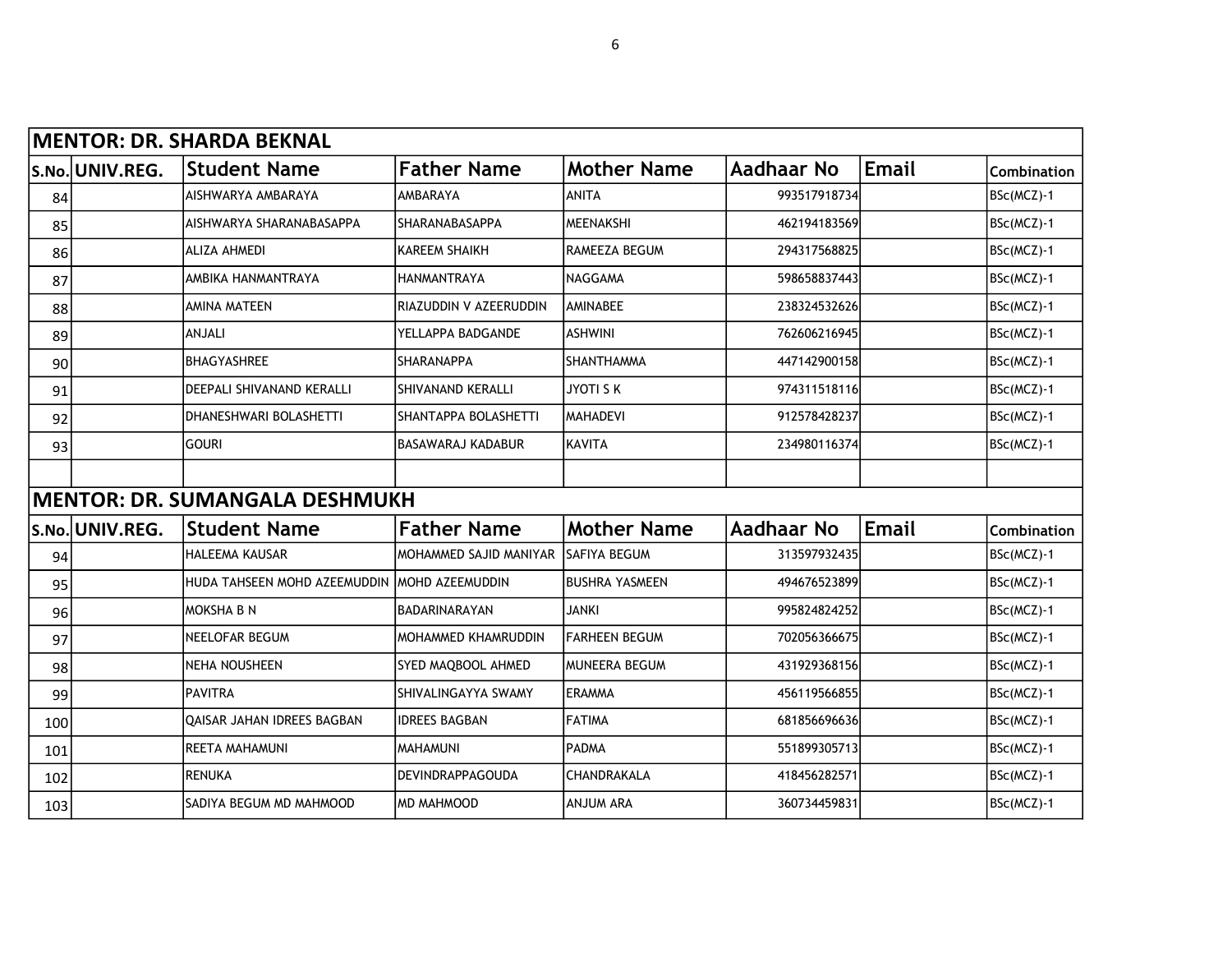|     | <b>MENTOR: SMT. SHILPA B</b> |                                    |                            |                        |                   |              |             |
|-----|------------------------------|------------------------------------|----------------------------|------------------------|-------------------|--------------|-------------|
|     | S.No. UNIV.REG.              | <b>Student Name</b>                | <b>Father Name</b>         | <b>Mother Name</b>     | Aadhaar No        | <b>Email</b> | Combination |
| 104 |                              | SAFURA JABEEN                      | MD JEELANI MANIYA          | <b>REHANA BEGUM</b>    | 799692275075      |              | BSc(MCZ)-1  |
| 105 |                              | SAJEEDA TABSUM MOHD SABER          | IMOHD SABER                | <b>WAHEEDA BEGUM</b>   | 895494716096      |              | BSc(MCZ)-1  |
| 106 |                              | SANA HUSSAIN PASHA                 | <b>HUSSAIN PASHA</b>       | <b>GORI BEE</b>        | 338577425234      |              | BSc(MCZ)-1  |
| 107 |                              | SANIYA MUSKAN HAROON RASHEED       | IHAROON RASHEED            | <b>FIRDOUS</b>         | 974353809460      |              | BSc(MCZ)-1  |
| 108 |                              | SANIYA TAHSEEN                     | <b>ABDUL NABI</b>          | <b>NASEEMA BEGUM</b>   | 908223818966      |              | BSc(MCZ)-1  |
| 109 |                              | SANJANA VENKATESH                  | <b>VENKATESH</b>           | <b>PUSHPA</b>          | 644290678571      |              | BSc(MCZ)-1  |
| 110 |                              | <b>SHAISTA TALAT</b>               | <b>MOHAMMED SIRAJUDDIN</b> | SHAHJAHAN              | 334307916262      |              | BSc(MCZ)-1  |
| 111 |                              | SHREYA SHIVAPUTRA GULEDGUD         | SHIVAPUTRA GULEDGUD        | INDIRA                 | 678657685663      |              | BSc(MCZ)-1  |
| 112 |                              | <b>SUBHADRA</b>                    | HANAMANTARAYA              | <b>SIDDAMMA</b>        | 224063308285      |              | BSc(MCZ)-1  |
| 113 |                              | SUPRIYA SUBHASH ALLUR              | <b>SUBHASH ALLUR</b>       | LAXMI                  | 340073591394      |              | BSc(MCZ)-1  |
|     |                              |                                    |                            |                        |                   |              |             |
|     |                              | <b>MENTOR: MISS. CHANDRAKALA P</b> |                            |                        |                   |              |             |
|     | S.No. UNIV.REG.              | <b>Student Name</b>                | <b>Father Name</b>         | <b>Mother Name</b>     | <b>Aadhaar No</b> | <b>Email</b> | Combination |
| 114 |                              | MASOOD NAWAZ                       | SYED MASOOD NAWAZ          | SAJIDA BEGUM           | 821855883431      |              | BSc(MCZ)-1  |
| 115 |                              | SYEDA MAHEEN FATIMA                | <b>SYED BASHEERUDDIN</b>   | <b>MAHEJABEEN</b>      | 555636257330      |              | BSc(MCZ)-1  |
| 116 |                              | SYEDA OMAIMA AHMED                 | <b>MOHAMMED AHMED</b>      | TANVEER FATIMA AZIZ    | 664958182186      |              | BSc(MCZ)-1  |
| 117 |                              | <b>UMM E HAANI</b>                 | MOHAMMED ABDUL JABBAR      | <b>SHAHBAZ PARVEEN</b> | 498866206490      |              | BSc(MCZ)-1  |
| 118 |                              | <b>URMATH JAHAN</b>                | <b>BURANPATEL</b>          | <b>HABIBA BEGUM</b>    | 347874664850      |              | BSc(MCZ)-1  |
| 119 |                              | <b>UZMA ANJUM</b>                  | <b>RIYAZ AHMED</b>         | <b>FATIMA BEGUM</b>    | 941913212984      |              | BSc(MCZ)-1  |
| 120 |                              | ZEENATHUNNISA BAIG                 | MIRZA ZAKIR BAIG           | <b>REHANA BAIG</b>     | 766192651812      |              | BSc(MCZ)-1  |
| 121 |                              | ARPITA S NIDAGUNDA                 | <b>SHARANAPPAN</b>         | <b>KARUNA S N</b>      | 670414012115      |              | BSc(PCM)-1  |
| 122 |                              | <b>BHAVANI</b>                     | SIDDANNA                   | <b>MAHANANDA</b>       | 210161772871      |              | BSc(PCM)-1  |
| 123 |                              | KAVYA                              | SIDDANNA                   | <b>KAMALABAI</b>       | 831650844075      |              | BSc(PCM)-1  |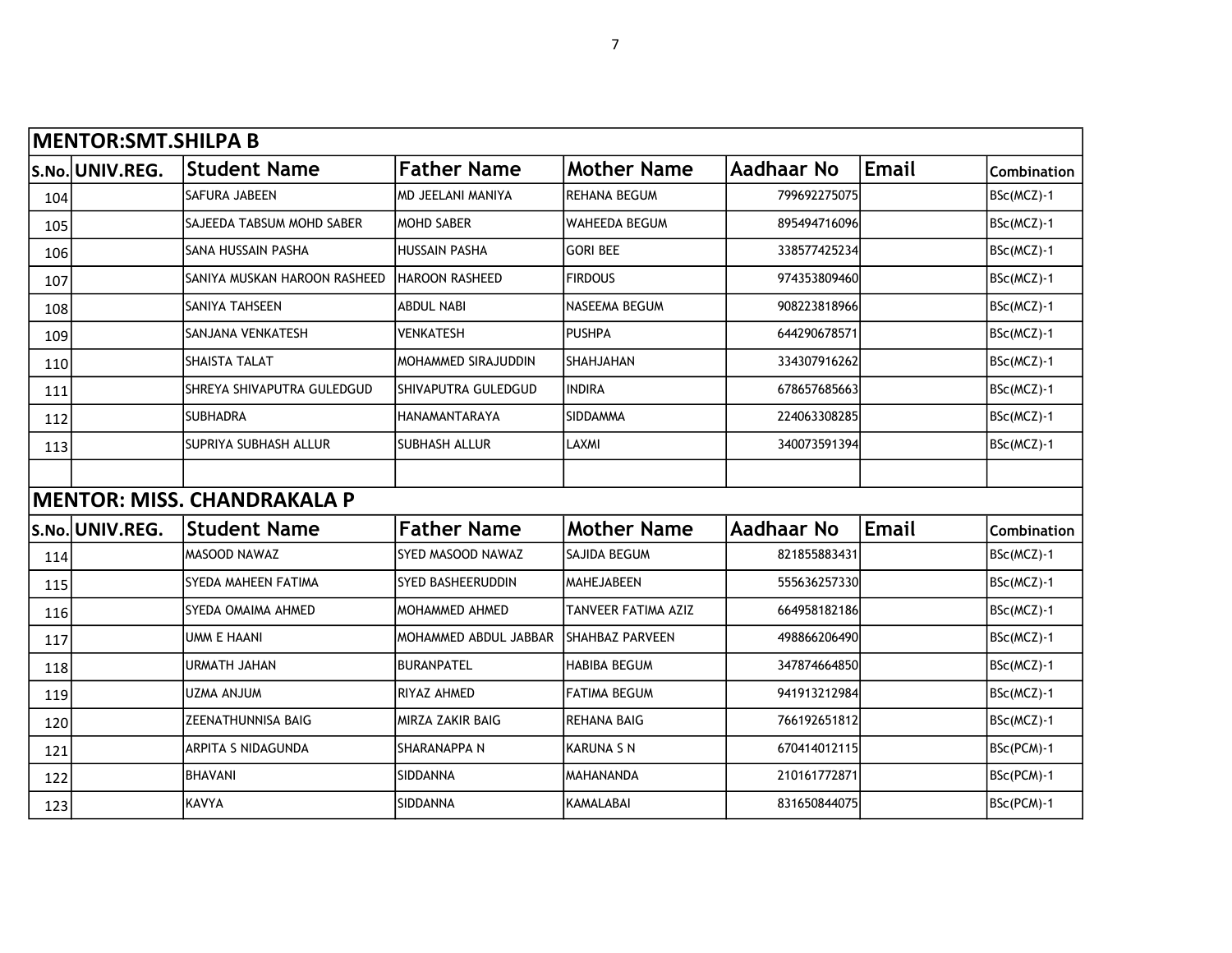|     | <b>MENTOR: DR. PARVATI</b> |                                    |                          |                     |                       |              |             |
|-----|----------------------------|------------------------------------|--------------------------|---------------------|-----------------------|--------------|-------------|
|     | S.No. UNIV.REG.            | <b>Student Name</b>                | <b>Father Name</b>       | <b>Mother Name</b>  | Aadhaar No            | <b>Email</b> | Combination |
| 124 |                            | KAVYASHREE                         | MAHALINGAPPA HARAWAL     | <b>CHANNAMMA</b>    | 225807864756          |              | BSc(PCM)-1  |
| 125 |                            | SHIVANI SOMANATH GOULI             | SOMANATH GOULI           | <b>ITYOL</b>        | 909046352172          |              | BSc(PCM)-1  |
| 126 |                            | TRUPTI A BIRADAR                   | APPASAB BIRADAR          | UMADEVI A BIRADAR   | 209723481314          |              | BSc(PCM)-1  |
| 127 |                            | <b>AMBIKA</b>                      | <b>VEERUPAKSHAPPA</b>    | PARVATI             | 223052009258          |              | BSc(PCM)-1  |
| 128 |                            | <b>ANKITA</b>                      | <b>GORAKANATH MULGE</b>  | LAXMI               | 610369605249          |              | BSc(PCM)-1  |
| 129 |                            | <b>ASHWINI</b>                     | <b>MANOHAR</b>           | <b>CHENNAMMA</b>    | 710123445278          |              | BSc(PCM)-1  |
| 130 |                            | AYESHA SIDDIQUA                    | M A SALEEM               | <b>RESHMA ANJUM</b> | 375619566577          |              | BSc(PCM)-1  |
| 131 |                            | <b>BUSHRA FATIMA</b>               | ABDUL QUADER             | SAMEENA BEGUM       | 296613407841          |              | BSc(PCM)-1  |
| 132 |                            | DANESHWARI                         | <b>GURUSHANTAPPA</b>     | PREMILA             | 272753113747          |              | BSc(PCM)-1  |
| 133 |                            | MADHAVI                            | <b>MANOHAR SURPURKAR</b> | PREMAVATI           | 552521401206          |              | BSc(PCM)-1  |
|     |                            |                                    |                          |                     |                       |              |             |
|     |                            | <b>MENTOR: DR.SHIVARAJ .MULAGI</b> |                          |                     |                       |              |             |
|     | S.No. UNIV.REG.            | <b>Student Name</b>                | <b>Father Name</b>       | <b>Mother Name</b>  | <b>Aadhaar No</b>     | <b>Email</b> | Combination |
| 134 |                            | <b>MADHURI</b>                     | MALLINATH                | <b>JAYAMMA</b>      | 217179926616          |              | BSc(PCM)-1  |
| 135 |                            | <b>MADHURI</b>                     | VEERASHETTY              | NIRMALA             | 481738844174          |              | BSc(PCM)-1  |
| 136 |                            | NANDINI NELLUR                     | <b>VITHAL</b>            | <b>SHARADA</b>      | 805521262009          |              | BSc(PCM)-1  |
| 137 |                            | NEHA ANJUM                         | <b>BASHEER AHMED</b>     | RUKSANA BEGUM       | 557898149199          |              | BSc(PCM)-1  |
| 138 |                            | NEHA PARVEEN                       | AEJAZ ALI                | <b>NAJMUNNISA</b>   | 520778711731          |              | BSc(PCM)-1  |
| 139 |                            | NEHA TABASSUM                      | MD. MAHEBOOB             | <b>REHANA</b>       | 852044744796 mail.com |              | BSc(PCM)-1  |
| 140 |                            | <b>PAVITRA</b>                     | <b>GANGADHAR BIBRANI</b> | <b>VIMALABAI</b>    | 792868237156          |              | BSc(PCM)-1  |
| 141 |                            | PREMA                              | <b>AMBARAYA</b>          | <b>GINEBAI</b>      | 528643756467          |              | BSc(PCM)-1  |
| 142 |                            | <b>PRIYANKA</b>                    | REVANASIDDAPPA BADIGER   | CHANNAMMA           | 386127718548          |              | BSc(PCM)-1  |
| 143 |                            | PRIYANKA SANGAPPA                  | <b>SANGAPPA</b>          | LEELAVATI           | 492770610920          |              | BSc(PCM)-1  |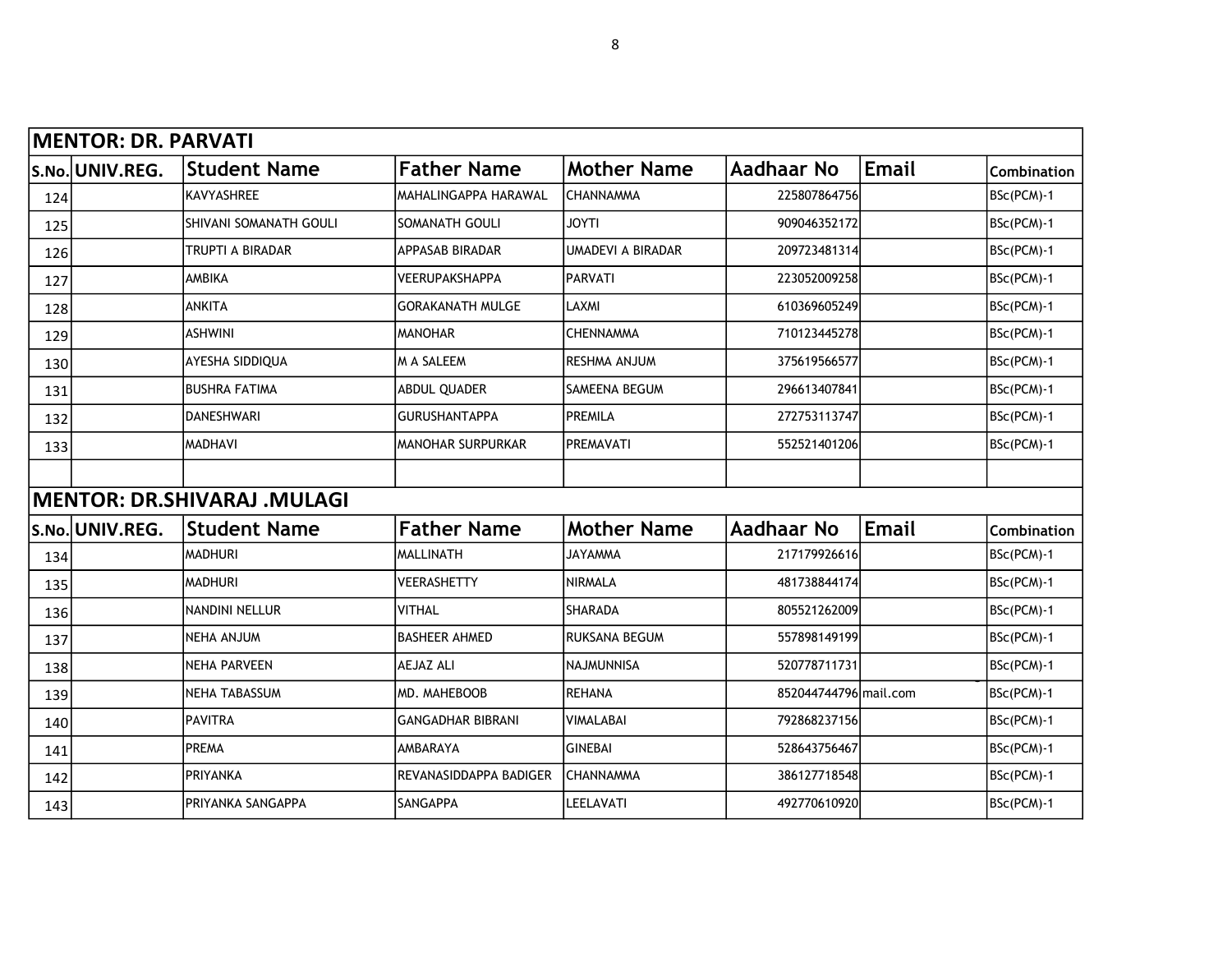|       |                            | <b>MENTOR: SMT. BHARATI A</b> |                            |                       |              |       |             |
|-------|----------------------------|-------------------------------|----------------------------|-----------------------|--------------|-------|-------------|
|       | S.No. UNIV.REG.            | <b>Student Name</b>           | <b>Father Name</b>         | <b>Mother Name</b>    | Aadhaar No   | Email | Combination |
| 144   |                            | <b>RAJANI DUBE</b>            | <b>ANAND DUBE</b>          | YASHODA               | 900991949836 |       | BSc(PCM)-1  |
| 145   |                            | <b>RAKSHITA DHANURE</b>       | <b>DAYANAND DHANURE</b>    | <b>ESHWARI</b>        | 422788610215 |       | BSc(PCM)-1  |
| 146   |                            | <b>RANJITA</b>                | SIDDARAJ                   | RAJESHWARI            | 705023793750 |       | BSc(PCM)-1  |
| 147   |                            | <b>VALKERI</b>                | <b>PAWANKUMAR VALKERI</b>  | ANITA                 | 528230843472 |       | BSc(PCM)-1  |
| 148   |                            | <b>SHALINI</b>                | <b>SHANTHKUMAR</b>         | <b>MAHADEVI</b>       | 962888583099 |       | BSc(PCM)-1  |
| 149   |                            | <b>SHARANAMMA</b>             | <b>GUNDAPPA</b>            | <b>MAHADEVI PATIL</b> | 420115286926 |       | BSc(PCM)-1  |
| 150   |                            | <b>SIMRAN FARHANA</b>         | <b>ABDUL KALEEM TELI</b>   | <b>FARZANA BEGUM</b>  | 452308197385 |       | BSc(PCM)-1  |
| 151   |                            | SONALI                        | SHANKARBHATT JOSHI         | PARVATI               | 223566863353 |       | BSc(PCM)-1  |
| 152   |                            | SOUNDARAYA B STHAVARMATH      | <b>STHAVARMATH</b>         | <b>STHAVARMATH</b>    | 956953493205 |       | BSc(PCM)-1  |
| 153   |                            | <b>SUDHA</b>                  | <b>SHIVANAND</b>           | SHANTA                | 358478753808 |       | BSc(PCM)-1  |
|       |                            |                               |                            |                       |              |       |             |
|       | <b>MENTOR: Dr. VEENA H</b> |                               |                            |                       |              |       |             |
| S.No. | UNIV.REG.                  | <b>Student Name</b>           | <b>Father Name</b>         | <b>Mother Name</b>    | Aadhaar No   | Email | Combination |
| 154   |                            | <b>SUMAIYA NISHAD</b>         | <b>MAHEBOOB PASHA</b>      | <b>SAMEENA BEGUM</b>  | 631581487879 |       | BSc(PCM)-1  |
| 155   |                            | <b>UMME UMERA TAHSEEN</b>     | <b>MD FAROOQUE</b>         | RAZIYA SULTANA        | 852759997040 |       | BSc(PCM)-1  |
| 156   |                            | <b>VAISHNAVI T</b>            | <b>TIMMAPPA</b>            | BUJJAMMA              | 880456667063 |       | BSc(PCM)-1  |
| 157   |                            | <b>VEENA</b>                  | <b>MALLIKARJUN</b>         | <b>SANGEETA</b>       | 550777535174 |       | BSc(PCM)-1  |
| 158   |                            | VIJAYALAXMI                   | <b>DHARMARAJA SHIRAWAL</b> | <b>JAYASHREE</b>      | 698362477746 |       | BSc(PCM)-1  |
| 159   |                            | VIJAYALAXMI BASAPPA HUGAR     | <b>BASAPPA HUGAR</b>       | <b>KASTURABAI</b>     | 738317096956 |       | BSc(PCM)-1  |
| 160   |                            | <b>PATHAN</b>                 | <b>AFZAL KHAN PATHAN</b>   | KANEEZ FATIMA         | 954356680188 |       | BSc(PCM)-1  |
| 161   |                            | <b>SARDAR</b>                 | <b>MOHAMMED SARDAR</b>     | RAZIYA BEGUM          | 762416293506 |       | BSc(PMCs)-1 |
| 162   |                            | ANKITA MALLAPPA               | <b>MALLAPPA</b>            | <b>SHANTA</b>         | 953085405817 |       | BSc(PMCs)-1 |
|       |                            |                               |                            |                       |              |       |             |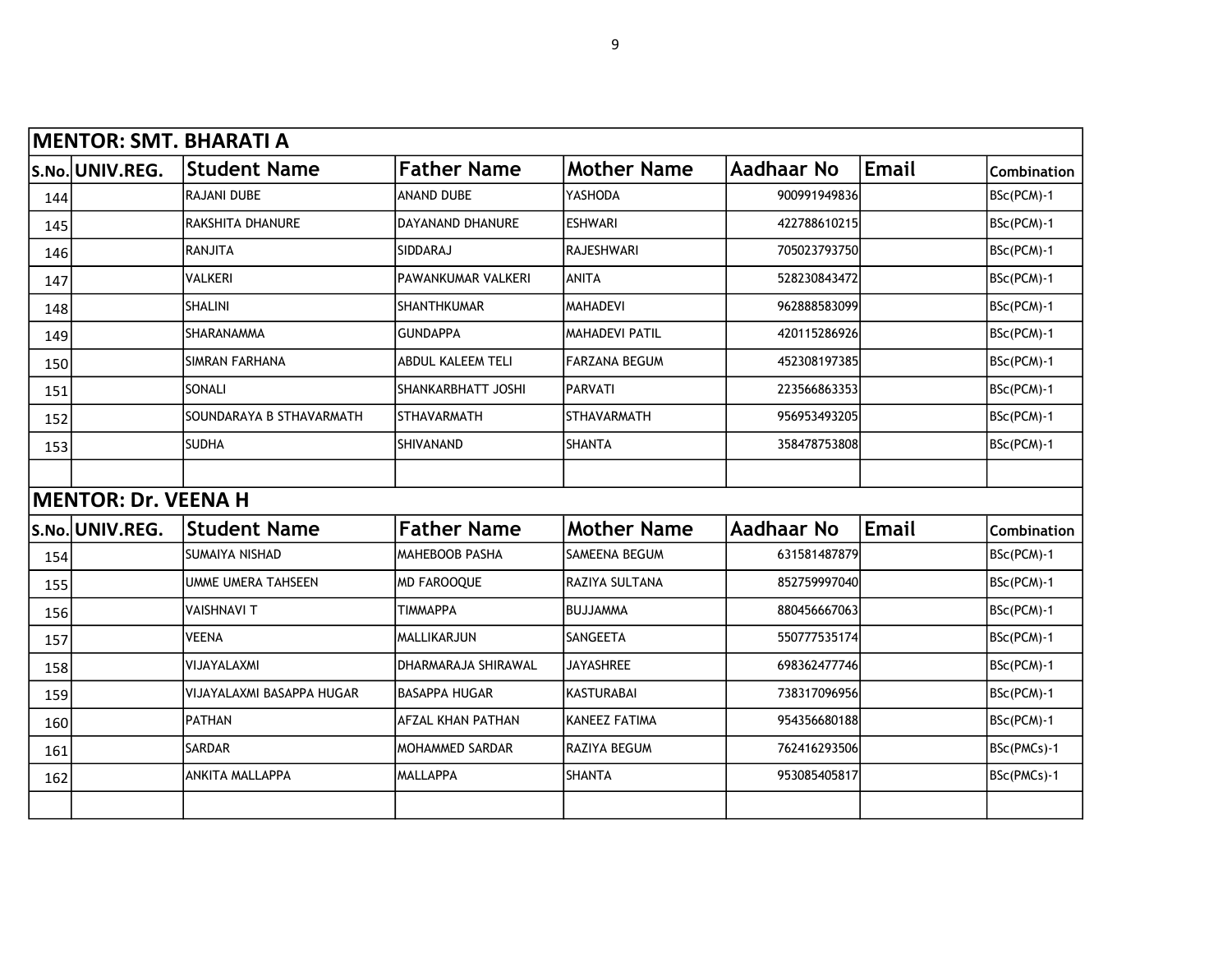| <b>MENTOR: SMT.PREMILA TORAN</b> |                 |                                     |                                  |                       |               |              |             |  |  |  |
|----------------------------------|-----------------|-------------------------------------|----------------------------------|-----------------------|---------------|--------------|-------------|--|--|--|
|                                  | S.No. UNIV.REG. | <b>Student Name</b>                 | <b>Father Name</b>               | <b>Mother Name</b>    | Aadhaar No    | <b>Email</b> | Combination |  |  |  |
| 163                              |                 | MAMTA ANANTREDDY M BHAVI            | <b>ANANTREDDY M BHAVI</b>        | <b>VIDYAVATHI</b>     | 613151863377  |              | BSc(PMCs)-1 |  |  |  |
| 164                              |                 | NIKHITA CHANDRAKANTH GALAGIN        | <b>CHANDRAKANTH GALAGIN</b>      | <b>JAYASHREE</b>      | 696943063270  |              | BSc(PMCs)-1 |  |  |  |
| 165                              |                 | NIKHITA CHANDRAKANTH GALAGIN        | <b>CHANDRAKANTH GALAGIN</b>      | JAYASHREE             | 696943063270  |              | BSc(PMCs)-1 |  |  |  |
| 166                              |                 | PRATIKSHA NATIKAR                   | <b>ASHOK NATIKAR</b>             | SAVITRI NATIKAR       | 420449217373  |              | BSc(PMCs)-1 |  |  |  |
| 167                              |                 | RANI SIDDANNA                       | SIDDANNA                         | <b>UMADEVI</b>        | 3866667647037 |              | BSc(PMCs)-1 |  |  |  |
| 168                              |                 | SHASHIKALA KALLAPPA BAJANTRI        | İKALLAPPA BAJANTRI               | <b>BHARATI</b>        | 473348174878  |              | BSc(PMCs)-1 |  |  |  |
| 169                              |                 | SHIVANI GOVIND                      | <b>GOVIND</b>                    | YASHODA               | 911657267585  |              | BSc(PMCs)-1 |  |  |  |
| 170                              |                 | SHREYA RANI TAYAPPA                 | ΤΑΥΑΡΡΑ                          | <b>JYOTI</b>          | 204196063222  |              | BSc(PMCs)-1 |  |  |  |
| 171                              |                 | SRINU                               | THANNIRU SRINU                   | THANNIRU SUJATHA      | 931969453013  |              | BSc(PMCs)-1 |  |  |  |
| 172                              |                 | <b>HUSSAIN</b>                      | IMOHD ALTAF HUSSAIN              | RAYEES FATIMA         | 459292708428  |              | BSc(PMCs)-1 |  |  |  |
|                                  |                 |                                     |                                  |                       |               |              |             |  |  |  |
|                                  |                 | <b>MENTOR: SMT. SAPANA SHERIKAR</b> |                                  |                       |               |              |             |  |  |  |
| S.No.                            | UNIV.REG.       | <b>Student Name</b>                 | <b>Father Name</b>               | <b>Mother Name</b>    | Aadhaar No    | Email        | Combination |  |  |  |
| 173                              |                 | AISHWARYA VASANT                    | <b>VASANT</b>                    | <b>SMT LALITHABAI</b> | 504950684223  |              | BSc(PMCs)-1 |  |  |  |
| 174                              |                 | AMITA SHARANAKUMAR                  | <b>SHARANAKUMAR</b>              | <b>MADHURI</b>        | 897053104233  |              | BSc(PMCs)-1 |  |  |  |
| 175                              |                 | ANJANA MALLIKARJUN JAMADAR          | IMALLIKARJUN JAMADAR             | <b>TULASABAI</b>      | 479890491337  |              | BSc(PMCs)-1 |  |  |  |
| 176                              |                 | <b>ARPITA</b>                       | <b>BHEEMSHETTY PARA</b>          | <b>VIJAYA LAXMI</b>   | 791296746544  |              | BSc(PMCs)-1 |  |  |  |
| 177                              |                 | ARPITA A K                          | <b>ASHOK C KESARATGI</b>         | SHOBHA A K            | 815886831758  |              | BSc(PMCs)-1 |  |  |  |
| 178                              |                 | <b>BHAGYASHREE</b>                  | <b>ASHOK</b>                     | <b>PUSHPA</b>         | 742905841301  |              | BSc(PMCs)-1 |  |  |  |
| 179                              |                 | <b>BHAGYASHRI</b>                   | <b>NAGARAJ</b>                   | MADHU                 | 319371262268  |              | BSc(PMCs)-1 |  |  |  |
| 180                              |                 | <b>BHAVANA</b>                      | <b>AKASH</b>                     | <b>ANITHA</b>         | 803374646659  |              | BSc(PMCs)-1 |  |  |  |
| 181                              |                 | <b>BHOOMIKA</b>                     | CHANNABASAYYA HIREMATH DRAXAYANI |                       | 585707041598  |              | BSc(PMCs)-1 |  |  |  |
| 182                              |                 | <b>BUTOOL FATIMA</b>                | IMD OSMAN SAHAB                  | SHAHNAZ BEGUM         | 577935750960  |              | BSc(PMCs)-1 |  |  |  |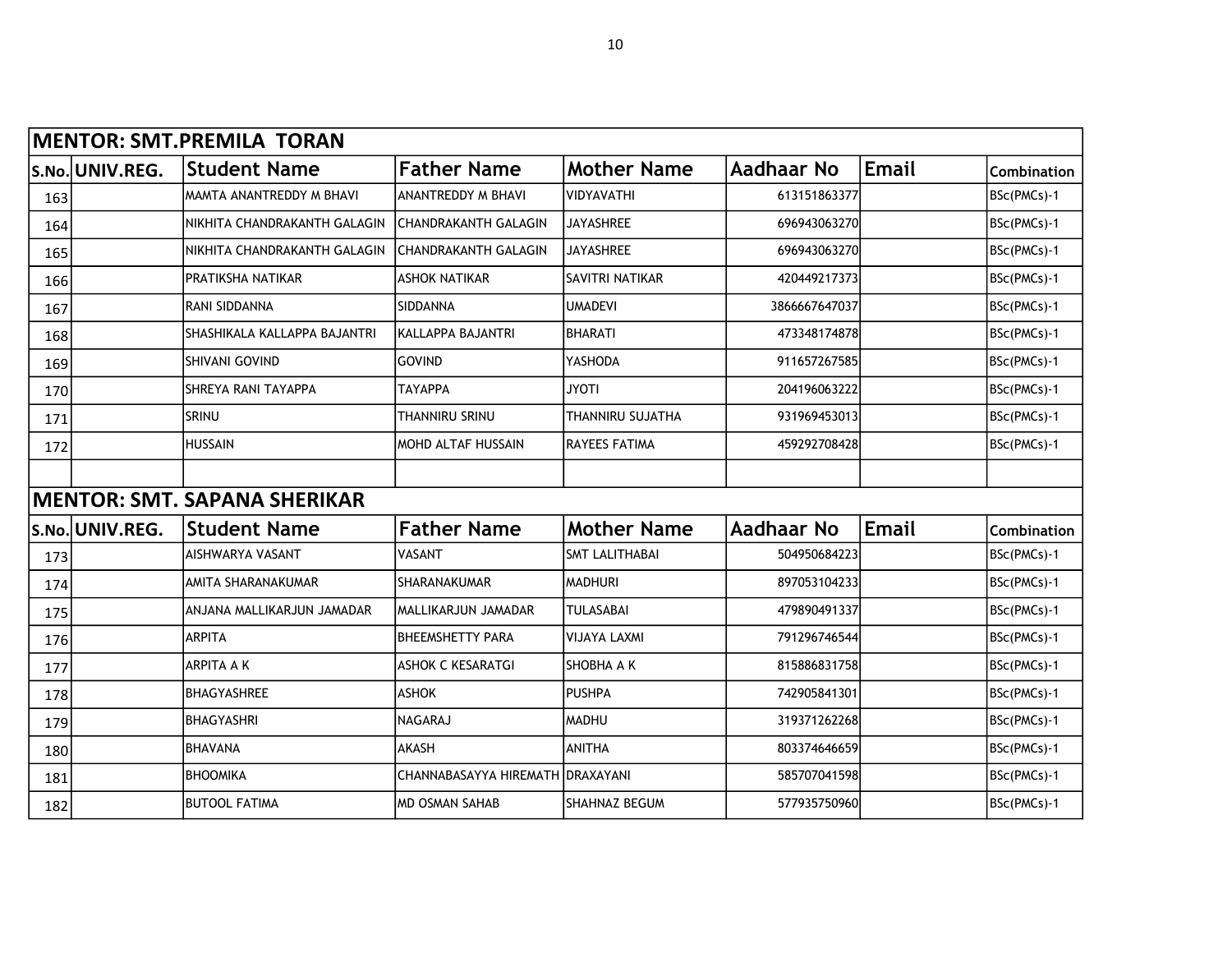|     |                 | <b>MENTOR: SMT. SMITA PATIL</b>               |                          |                                |                   |       |                    |
|-----|-----------------|-----------------------------------------------|--------------------------|--------------------------------|-------------------|-------|--------------------|
|     | S.No. UNIV.REG. | <b>Student Name</b>                           | <b>Father Name</b>       | <b>Mother Name</b>             | <b>Aadhaar No</b> | Email | <b>Combination</b> |
| 183 |                 | <b>DEEPALI</b>                                | JEETESH                  | ARUNA                          | 828799660153      |       | BSc(PMCs)-1        |
| 184 |                 | <b>GOURI</b>                                  | <b>SANTOSH</b>           | SHIVALEELA                     | 869560742019      |       | BSc(PMCs)-1        |
| 185 |                 | KOUSER PARVEEN                                | <b>SHAIK MAHBOOB</b>     | ZAIBUNNISA BEGUM               | 839383167190      |       | BSc(PMCs)-1        |
| 186 |                 | M AISHWARYA M CHANDRASHEKHAR M CHANDRASHEKHAR |                          | <b>NAGARATNA</b>               | 429028872206      |       | BSc(PMCs)-1        |
| 187 |                 | MEGHANA MAHENDRA KUMAR                        | MAHENDRA KUMAR MIRJI     | MADHAVI MIRJI                  | 929075264754      |       | BSc(PMCs)-1        |
| 188 |                 | NETHRAVATHI KALLAPURA                         | PARAPPA KALLAPURA        | <b>PARAVVA</b>                 | 793469075082      |       | BSc(PMCs)-1        |
| 189 |                 | <b>PRATIBHA</b>                               | MALLIKARJUN HERUR        | SANGAMMA                       | 360834866788      |       | BSc(PMCs)-1        |
| 190 |                 | <b>RAJESHWARI</b>                             | IMONAPPA                 | YASHODA                        | 416799837128      |       | BSc(PMCs)-1        |
| 191 |                 | MULIA ANAS                                    | HUSSAINSAB BANNETTIKAR   | RIZWANA BEGUM                  | 611118236933      |       | BSc(PMCs)-1        |
| 192 |                 | SANIYA FATIMA                                 | MD JAVEED                | RESHMA BEGUM                   | 616206343798      |       | BSc(PMCs)-1        |
|     |                 |                                               |                          |                                |                   |       |                    |
|     |                 | <b>MENTOR: SMT. SHWETA KOTE</b>               |                          |                                |                   |       |                    |
|     | S.No. UNIV.REG. | <b>Student Name</b>                           | <b>Father Name</b>       | <b>Mother Name</b>             | <b>Aadhaar No</b> | Email | Combination        |
| 193 |                 | <b>SARIKA</b>                                 | <b>JAGADEVAPPA PATIL</b> | <b>ANJANADEVI</b>              | 206324905221      |       | BSc(PMCs)-1        |
| 194 |                 | <b>SHREYA S SHIRAKANAHALLI</b>                | SHIRAKANAHALLI           | <b>SUJATA S SHIRAKANAHALLI</b> | 975049670387      |       | BSc(PMCs)-1        |
| 195 |                 | <b>SHRUTI MANAPPA</b>                         | <b>MANAPPA</b>           | SAMPATAMMA                     | 875993478922      |       | BSc(PMCs)-1        |
| 196 |                 | SNEHA                                         | IRAJU NADGERI            | NEELAMMA                       | 758682682776      |       | BSc(PMCs)-1        |
| 197 |                 | SNEHA MAHADEVREDDY                            | <b>MAHADEVREDDY</b>      | SHAKUNTALA                     |                   |       | BSc(PMCs)-1        |
| 198 |                 | SOUMYA KANNI ASHOKKUMAR                       | <b>ASHOKKUMAR</b>        | <b>PUSHPA</b>                  | 739916577757      |       | BSc(PMCs)-1        |
| 199 |                 | <b>SOUNDARYA</b>                              | IRAJKUMAR                | LAXMI                          | 615944146540      |       | BSc(PMCs)-1        |
| 200 |                 | UMADEVI VIJAYKUMAR                            | <b>VIJAYKUMAR</b>        | <b>PARVATI</b>                 | 649196634041      |       | BSc(PMCs)-1        |
| 201 |                 | <b>ZULFA TARANUM</b>                          | <b>MD RAFIUDDIN</b>      | REHANA BEGUM                   | 961371953347      |       | BSc(PMCs)-1        |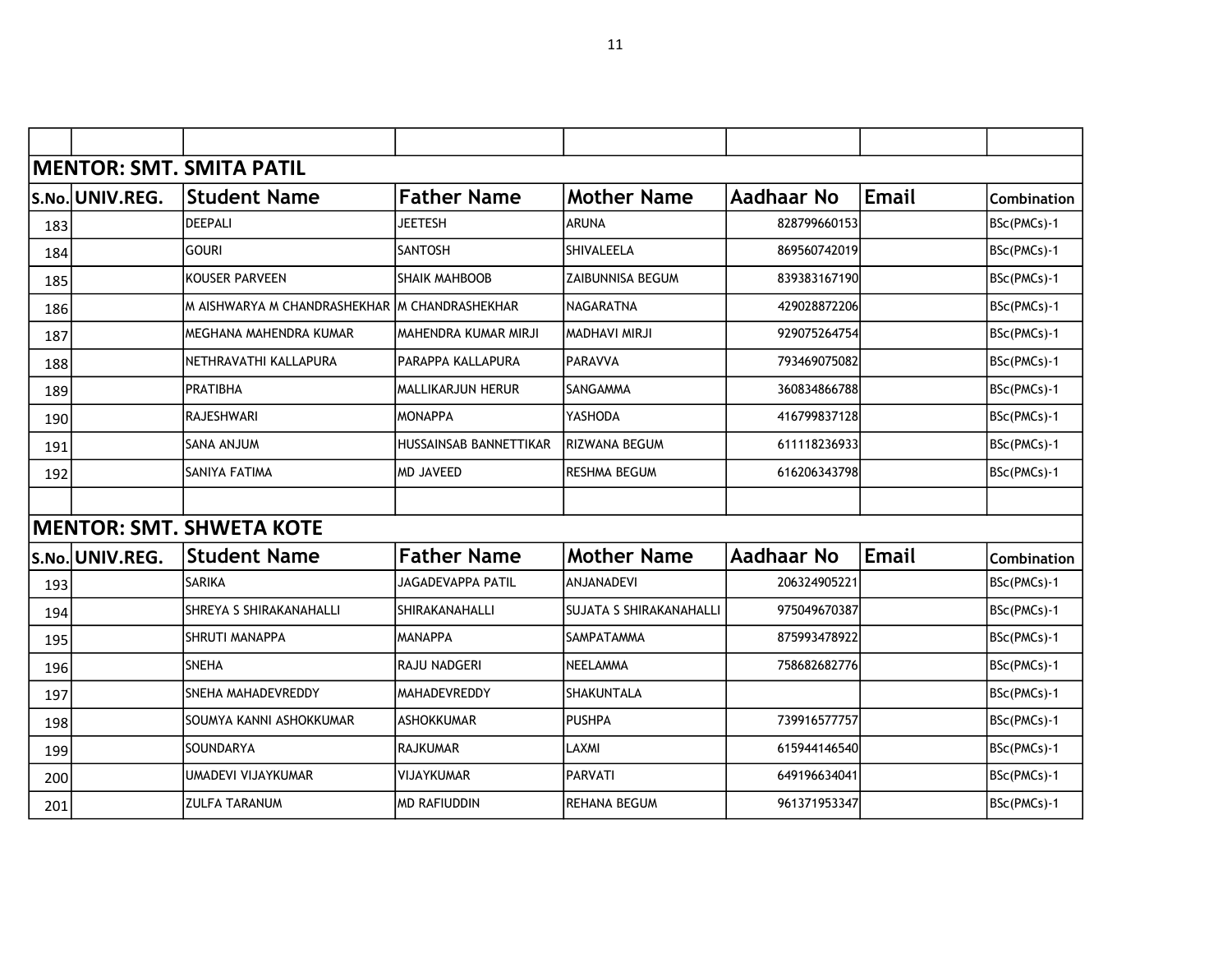|     |                 | <b>MENTOR: DR. MALIKARJUN CHICKPATIL</b>      |                                         |                       |                   |       |             |
|-----|-----------------|-----------------------------------------------|-----------------------------------------|-----------------------|-------------------|-------|-------------|
|     | S.No. UNIV.REG. | <b>Student Name</b>                           | <b>Father Name</b>                      | <b>Mother Name</b>    | <b>Aadhaar No</b> | Email | Combination |
| 202 |                 | AISHWARYA CHANDRAKANT                         | <b>CHANDRAKANT</b>                      | <b>SHASHIKALA</b>     | 218377537154      |       | BSc(PME)-1  |
| 203 |                 | AISHWARYA OMPRAKASH                           | <b>OMPRAKASH</b>                        | <b>SUJATA</b>         |                   |       | BSc(PME)-1  |
| 204 |                 | AMREEN FATIMA MOHD ALEEMUDDIN MOHD ALEEMUDDIN |                                         | ZAHIDA BEGUM          | 978345764616      |       | BSc(PME)-1  |
| 205 |                 | ANJALI MAILAPPA                               | IMAILAPPA                               | <b>SAMPATBAI</b>      | 245566312749      |       | BSc(PME)-1  |
| 206 |                 | <b>BASAMMA PRABHAKAR</b>                      | PRABHAKAR                               | <b>GANGAMMA</b>       | 306585255807      |       | BSc(PME)-1  |
| 207 |                 | BHAGYASHREE SHARANU SAJJAN                    | SHARANU SAJJAN                          | VANMALA SAJJAN        | 688642767383      |       | BSc(PME)-1  |
| 208 |                 | POOJA CHANNABASAPPA                           | CHANNABASAPPA                           | CHANDRAKALA           | 575895037258      |       | BSc(PME)-1  |
| 209 |                 | POOJA GANGADHAR NIDAGUNDI                     | İGANGADHAR NIDAGUNDI                    | <b>SHEELA</b>         | 309413235805      |       | BSc(PME)-1  |
| 210 |                 | POOJA NAGENDRAPPA                             | <b>NAGENDRAPPA</b>                      | <b>BHARATI</b>        | 613506103254      |       | BSc(PME)-1  |
|     |                 |                                               |                                         |                       |                   |       |             |
|     |                 | <b>MENTOR: SRI Y.N. RAVINDRA</b>              |                                         |                       |                   |       |             |
|     | S.No. UNIV.REG. | <b>Student Name</b>                           | <b>Father Name</b>                      | <b>Mother Name</b>    | Aadhaar No        | Email | Combination |
| 211 |                 | PRAKURTI SUBHASH                              | <b>SUBHASH</b>                          | <b>ROOPAVATI</b>      | 559350217798      |       | BSc(PME)-1  |
| 212 |                 | PREMA RAJENDRAKUMAR                           | <b>RAJENDRAKUMAR</b>                    | <b>ARUNA</b>          | 491834346039      |       | BSc(PME)-1  |
| 213 |                 | PUSHPA PATIL BASAVARAJ                        | BASAVARAJ                               | <b>JAYASHREE</b>      | 716393463199      |       | BSc(PME)-1  |
| 214 |                 | RANJITA BANDESH                               | <b>BANDESH</b>                          | <b>LAKSHMI</b>        | 530091929960      |       | BSc(PME)-1  |
| 215 |                 | SABAMMA SHARANAPPA                            | <b>SHARANAPPA</b>                       | <b>MALLAMMA</b>       | 862737897781      |       | BSc(PME)-1  |
| 216 |                 | SAIRA BANU AZMATH PATEL                       | <b>AZMATH PATEL</b>                     | <b>KHAIROON BEE</b>   | 222569319425      |       | BSc(PME)-1  |
| 217 |                 | <b>SHRUTI</b>                                 | lRAJASHEKHAR DURGAD                     | <b>JAGADEVI</b>       | 547038498588      |       | BSc(PME)-1  |
| 218 |                 | <b>BASAMMA</b>                                | leshwarappa                             | <b>SAVITRAMMA</b>     | 678191553404      |       | BSc(PME)-1  |
| 219 |                 | SIDDIQI                                       | lmazhar mahemood Siddioi Sanjeeda Begum |                       | 332164336482      |       | BSc(PME)-1  |
| 220 |                 | <b>BINDU L UPADHYAY</b>                       | <b>LALMANI UPADHYAY</b>                 | <b>ANITA UPADHYAY</b> | 843994240560      |       | BSc(PME)-1  |
|     |                 |                                               |                                         |                       |                   |       |             |